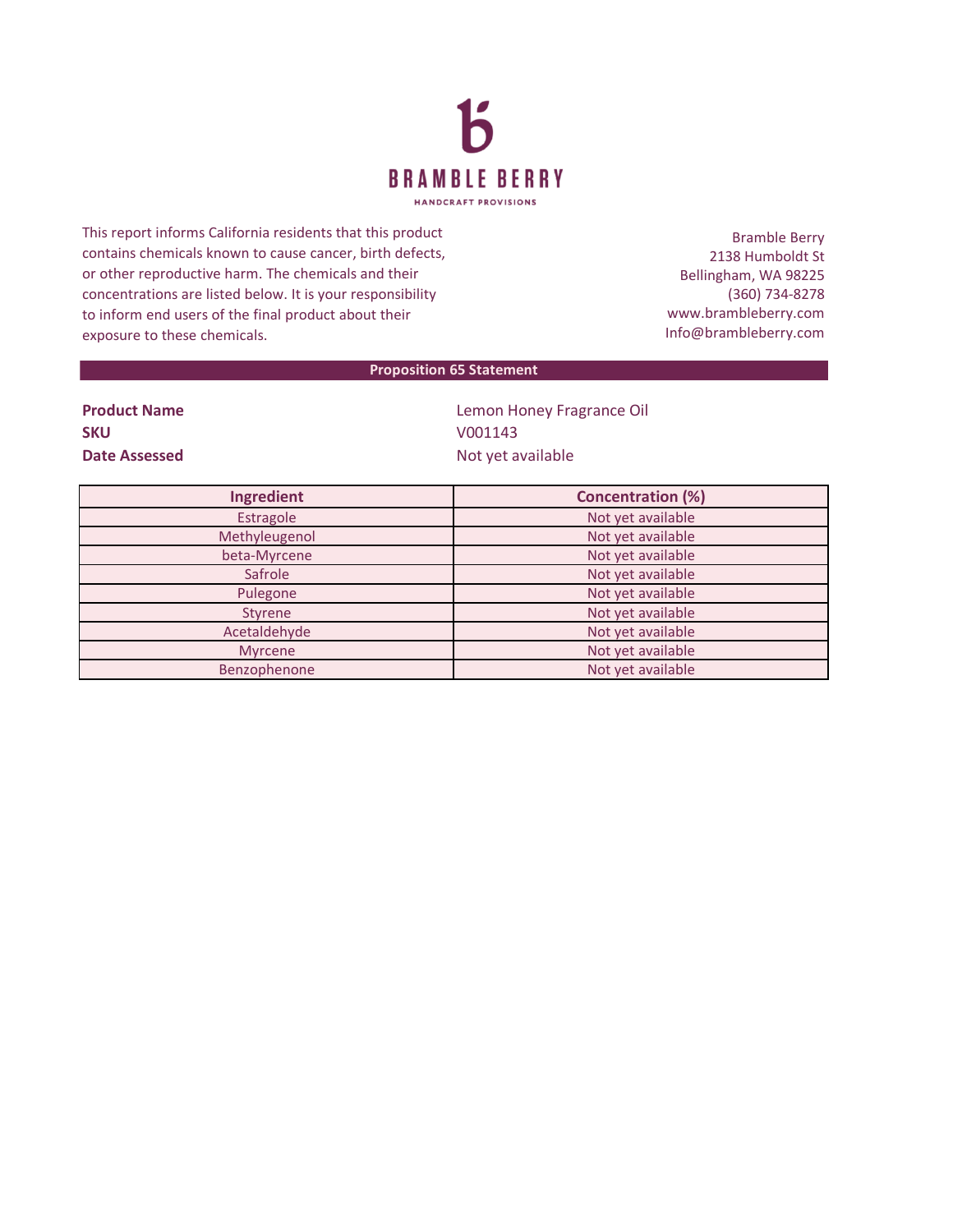

This report reflects the safe usage rates for this fragrance formula based on the International Fragrance Association (IFRA) 48th Amendment standards. IFRA reviews thousands of ingredients and issues guidelines for their usage, or bans the use of certain ingredients.

Bramble Berry 2138 Humboldt St Bellingham, WA 98225 (360) 734-8278 www.brambleberry.com Info@brambleberry.com

## **IFRA Statement - 48th Amendment**

**SKU** V001143 **Dated Assessed** 5/15/2019

**Product Name Contract Contract Contract Contract Contract Contract Contract Contract Contract Contract Contract Contract Contract Contract Contract Contract Contract Contract Contract Contract Contract Contract Contract** 

| <b>Category</b> | Max. Usage (%) |
|-----------------|----------------|
|                 | 0.00           |
|                 | 2.00           |
|                 | 5.00           |
| 4               | 5.00           |
|                 | 5.00           |
| 6               | 40.00          |
|                 | 4.00           |
| 8               | 3.76           |
| 9               | 5.00           |
| 10              | 4.70           |
| 11              | 100.00         |

The IFRA Standards regarding usage restrictions are based on safety assessments by the Panel of Experts on the Research Institute for Fragrance Materials (RIFM) 48th Amendment, and are enforced by the IFRA Scientific Committee. Evaluation of individual fragrance ingredients are made according to the safety standards contained in the relevant section of the IFRA Code of Practice. It is your responsibility to ensure the safety of the final product with more testing if needed.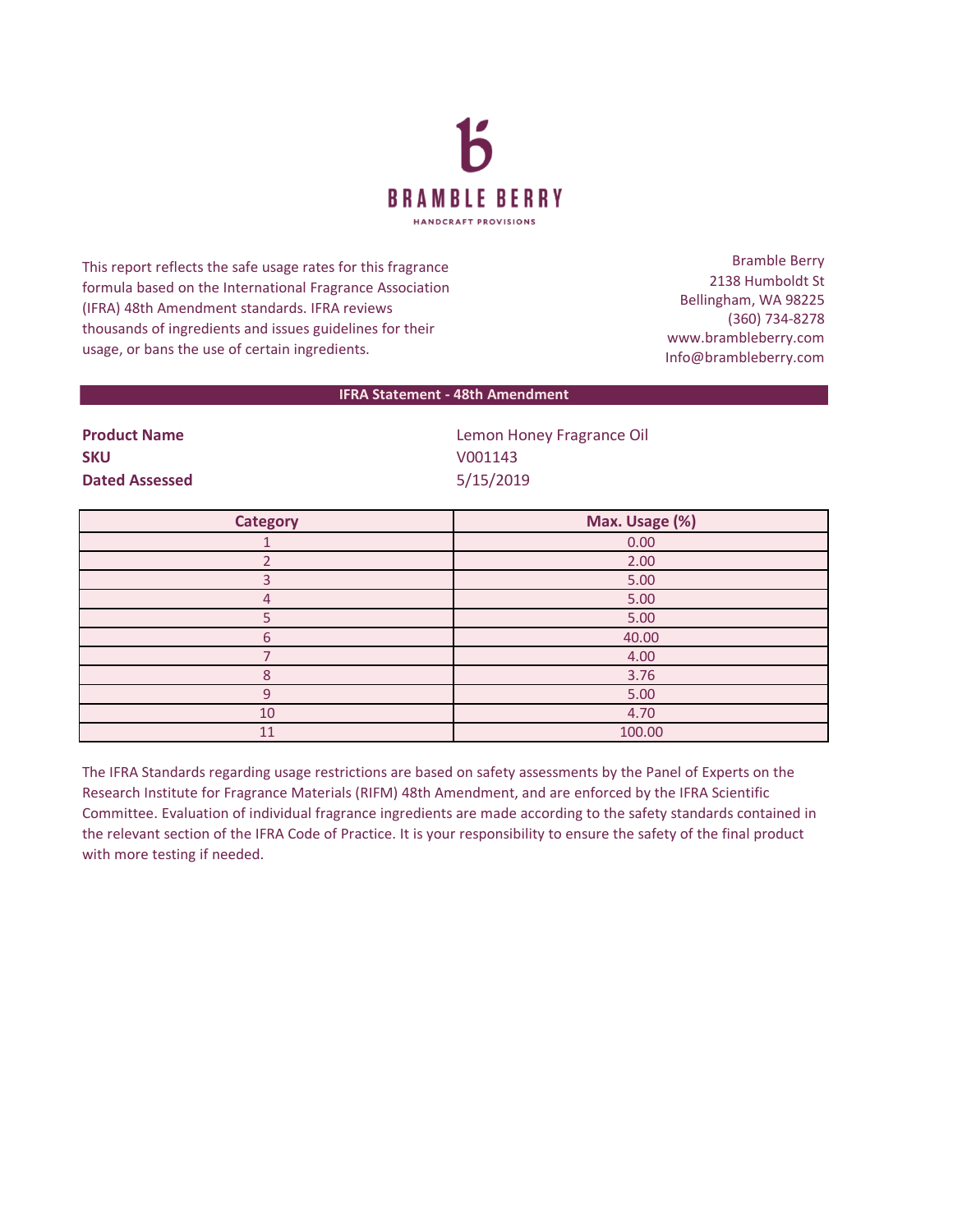

This report reflects the safe usage rates for this fragrance formula based on the International Fragrance Association (IFRA) 49th Amendment standards. IFRA reviews thousands of ingredients and issues guidelines for their usage, or bans the use of certain ingredients.

Bramble Berry 2138 Humboldt St Bellingham, WA 98225 (360) 734-8278 www.brambleberry.com Info@brambleberry.com

## **IFRA Statement - 49th Amendment**

| .                     |
|-----------------------|
| <b>SKU</b>            |
| <b>Dated Assessed</b> |

**Product Name Contract Contract Contract Contract Contract Contract Contract Contract Contract Contract Contract Contract Contract Contract Contract Contract Contract Contract Contract Contract Contract Contract Contract SKU** V001143 **Dated Assessed** 3/5/2021

| <b>Category</b> | Max. Usage (%) |
|-----------------|----------------|
| 1               | N/A            |
| $\overline{2}$  | 1.40           |
| $\overline{3}$  | 0.77           |
| $\overline{4}$  | 9.02           |
| 5a              | 2.69           |
| 5 <sub>b</sub>  | 0.40           |
| 5c              | 1.56           |
| 5d              | 0.13           |
| $\sqrt{6}$      | N/A            |
| 7a              | 0.77           |
| 7 <sub>b</sub>  | 0.77           |
| $\,8\,$         | 0.13           |
| $\overline{9}$  | 3.57           |
| 10a             | 3.57           |
| 10 <sub>b</sub> | 22.56          |
| 11a             | 0.13           |
| 11 <sub>b</sub> | 0.13           |
| 12              | 100.00         |

The IFRA Standards regarding usage restrictions are based on safety assessments by the Panel of Experts on the Research Institute for Fragrance Materials (RIFM) 49th Amendment, and are enforced by the IFRA Scientific Committee. Evaluation of individual fragrance ingredients are made according to the safety standards contained in the relevant section of the IFRA Code of Practice. It is your responsibility to ensure the safety of the final product with more testing if needed.